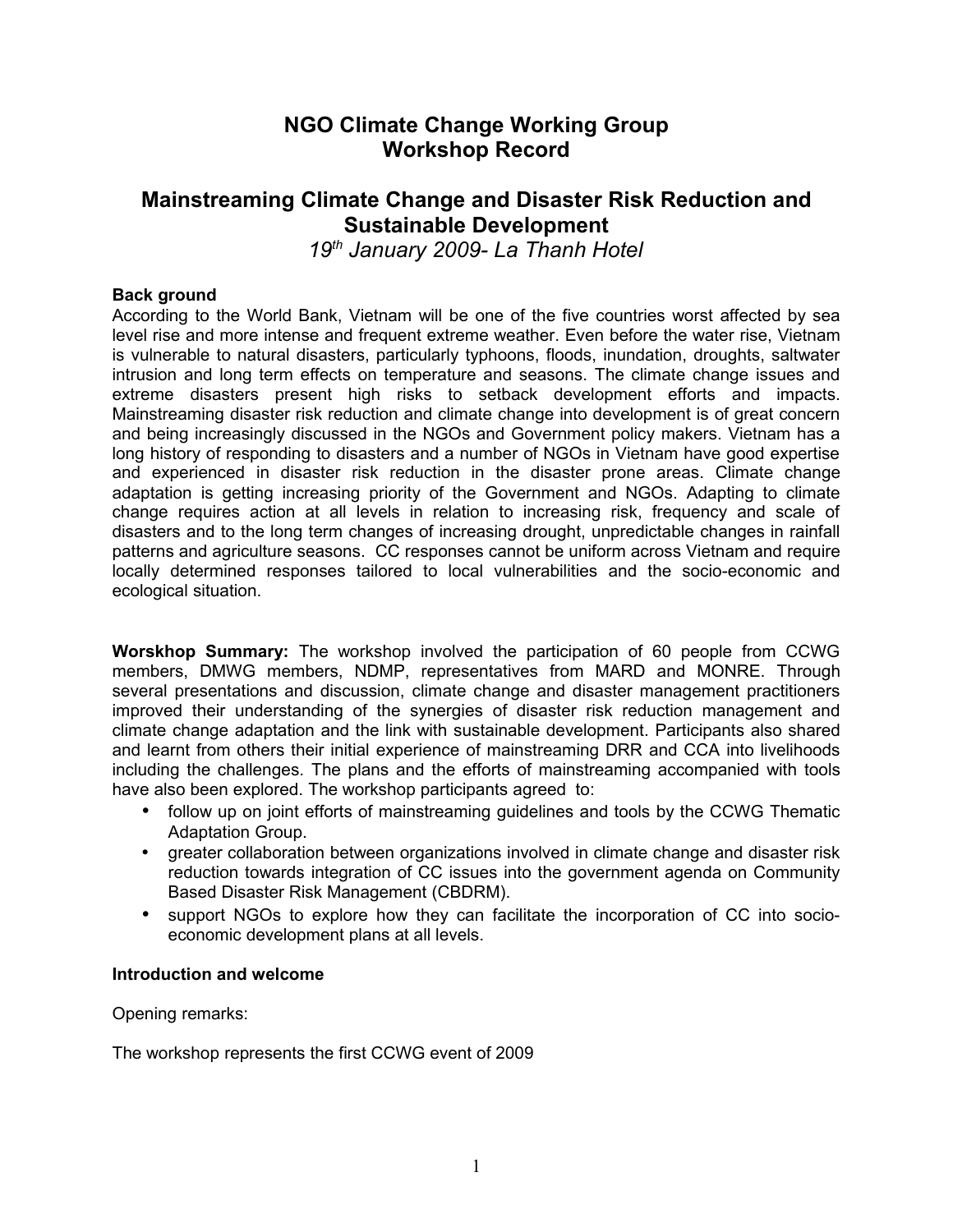Timely that we are here to discuss CCA and DRR just as the NTP has been approved and now we are moving to implementation

#### **Presentation on conceptual livelihoods framework –** Koos Neefjes/UNDP

CC threatens the MDG goals that have been achieved here in Vietnam and the ones to which we are close to achieving. CC brings closer together the three areas of: the disaster management community, the environmental community and the poverty reduction community– mainstreaming is the key to doing so but it is important to stay focused.

There is not so much focus on the gradual changes of CC – reactive approach to large scale visible impacts – need to be proactive to the chronic changes of CC which can and will lead to disasters of another sort. The process we go through is not about inventing new tools or new pathways to development – it is about doing better within the context of climate change. Many existing frameworks for sustainable development and livelihoods and for disaster risk reduction are relevant tools which can be adapted to incorporate responses to known CC impacts. However, there is a real need to connect the scientific community to the local scale where these changes and coping mechanisms are taking place.

CC adaptation options

- Agriculture and aquaculture and it also offers opportunities for mitigation  $-$  e.g in the production of rice.
- CC mainstreamed in national and local plans- link needs to be made to the social protection systems
- Migration is an important adaptation measure guided resettlement will be required to ensure stability and development are not affected.
- The design of infrastructure plans need to be done within the context of spatial planning (need to mainstream cc into spatial planning)
- Financial instruments need to develop. The area of insurance needs to be explored as a key adaptation measure.
- Encourage debate and consultation

*(for details of the presentations, visit NGOResourcentre Website at www.ngocentre.org.vn/node/5457)*

**Presentation on Climate Variability, Climate Change and Related Disasters in Viet Nam** – Dr. Pak Sum Low/NDMP Consultant

Dr Pak emphasized the difference between temperature and climate and gave the clear definition of temperature and climate. He raised a question how the water resources management should be carried out when Vietnam had such a huge amount of water. Both drought and flood caused changes in biodiversity, immigration, temperature and sea level rise which posed threat to Vietnam. He talked about some predicted perspectives of climate change in Vietnam like:

◊The sea level rise eg. in Nam Dinh Province and some others will bring about the agricultural land loss. If the sea rise level increased 30 meters, Vietnam would become an oasis.

◊Some extreme weather patterns: Tropical storms: may relate to the global warming; Greater frequency and intensity; El Nino, El Nina

He also pointed out the changes in plants and animals: the anomalous warming of the last few decades has already had effects on the life cycles of many species. He raised the concern on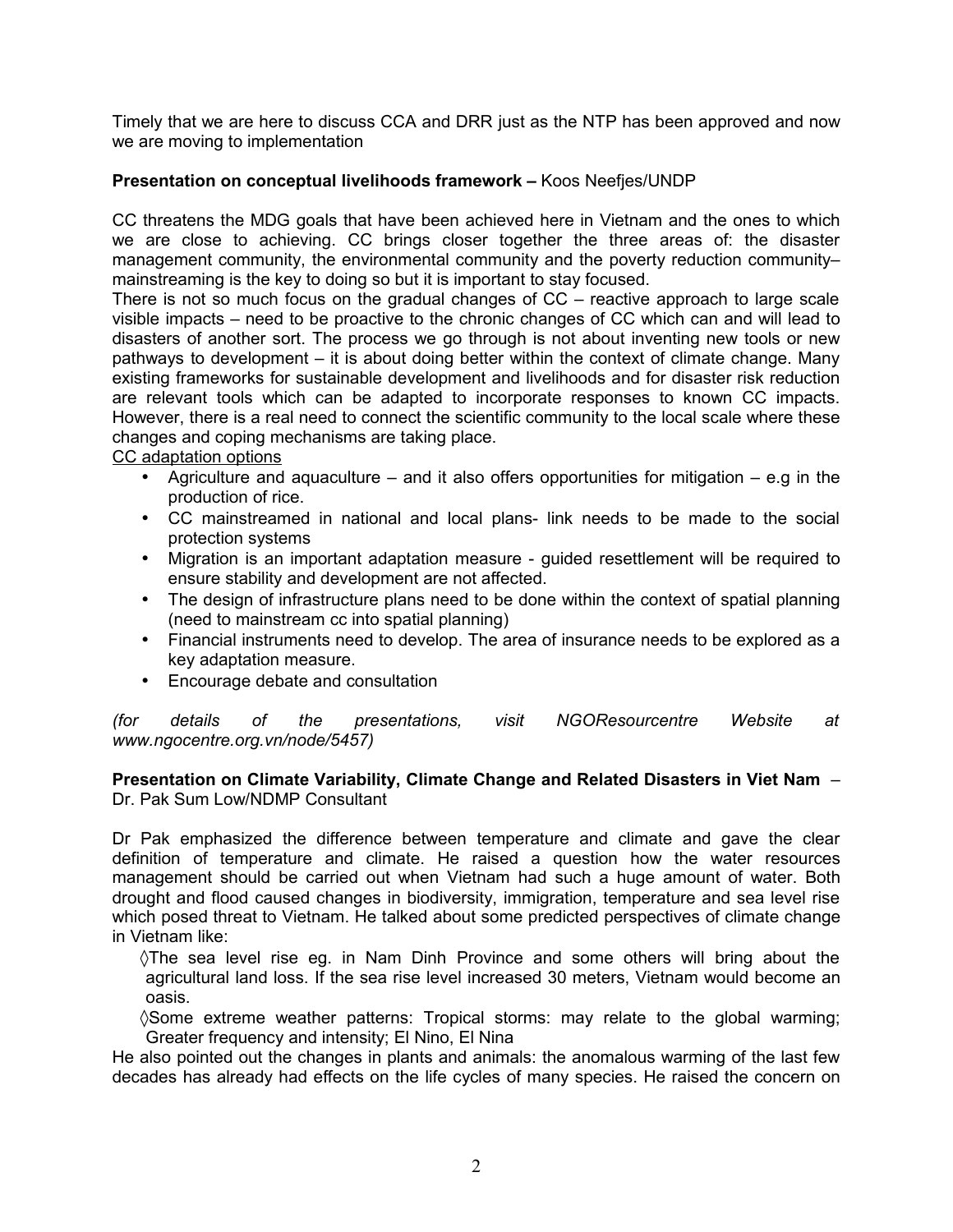the weather forecast and climate model projections. Finally, he suggested some common ways of coping with drought and responding to climate change in agriculture sector.

# **Q & A**

- Mr Hieu (Vice Chairman of National Steering Committee for the UNFCCC and Kyoto Protocol): Climate change is happening at great frequency and on broader scale; therefore, the disasters can be more serious. He raised some concerns and questions.
	- $\triangleright$  There are some CC scenarios from WB and IPCC so he wondered which scenarios were more reliable
	- $\triangleright$  Seven years ago, there was an unusual flood in Tay Bac Provinces. At that time, MONRE equipped the flood warming system; however, it didn't work as flood happened at another place. So how will the Decision 158 of the Government approving the support program for CC and investing 1965 billion dongs in phase (2009-2015) to manage the natural disasters in Vietnam work?
- $\Rightarrow$  Answer: IPCC Sources consists of much information especially for Russian-speaking countries; therefore, there might have been enough update information. The models are different so we should calculate the average values.
- Mr Hoang Vinh Hung (University of Architecture): Will the establishment of VPCC be the repetition of IPCC and other proposals done by other NGOs?
- $\Rightarrow$  Answer: The establishment of VPCC is an initiative as climate change is the common concern of both the government and NGOs. MONRE takes the lead in realizing Kyoto Protocol; however, there is also the involvement of NGO to share practical experience in Vietnam context and other management boards. It cannot be considered the repetition because the more organizations we have, the more strong voices we can raise.
- Question: Lot of today presentations focus on CC but not yet address disaster issues which happen very often in Vietnam (unsolved tasked). What should we do/priority?
- $\Rightarrow$  Answer: It is not climate change but natural disasters that are urgently considered. For example, the recent flood in Hanoi throwing people into a dilemma couldn't be well dealt with is because of the poor management and solution. Thus, management and tackling measures should be seriously taken into account.

#### **Presentation on Community-based Mangrove Reforestation and Management Project** – Mr. Nghi from CARE

The project aims at improved livelihood security and reduced vulnerability of the coastal communities of Da Loc and neighboring communes through mangrove planting and the activities of community based management and protection. Specific examples and illustrations were given on the mangrove nursery garden, maintenance, environmental education, livelihood improvement activities and Green Team and Youth Union members' maintaining mangroves and cleaning beaches. The project significantly contributed to reduction of storm and flood risks, improvement of sustainable livelihoods and can be a good example of climate change adaptation. For instance, mangrove forests help reduce the impact of storms and typhoons, protect the coastline, and reduce potential for storm damage, inundation and soil salination, frequent and severe storms, sea level rise, erosion. In conclusion, he again emphasized the multiple benefits of mangrove reforestation and management to CCA, DRR, CC mitigation and sustainable development.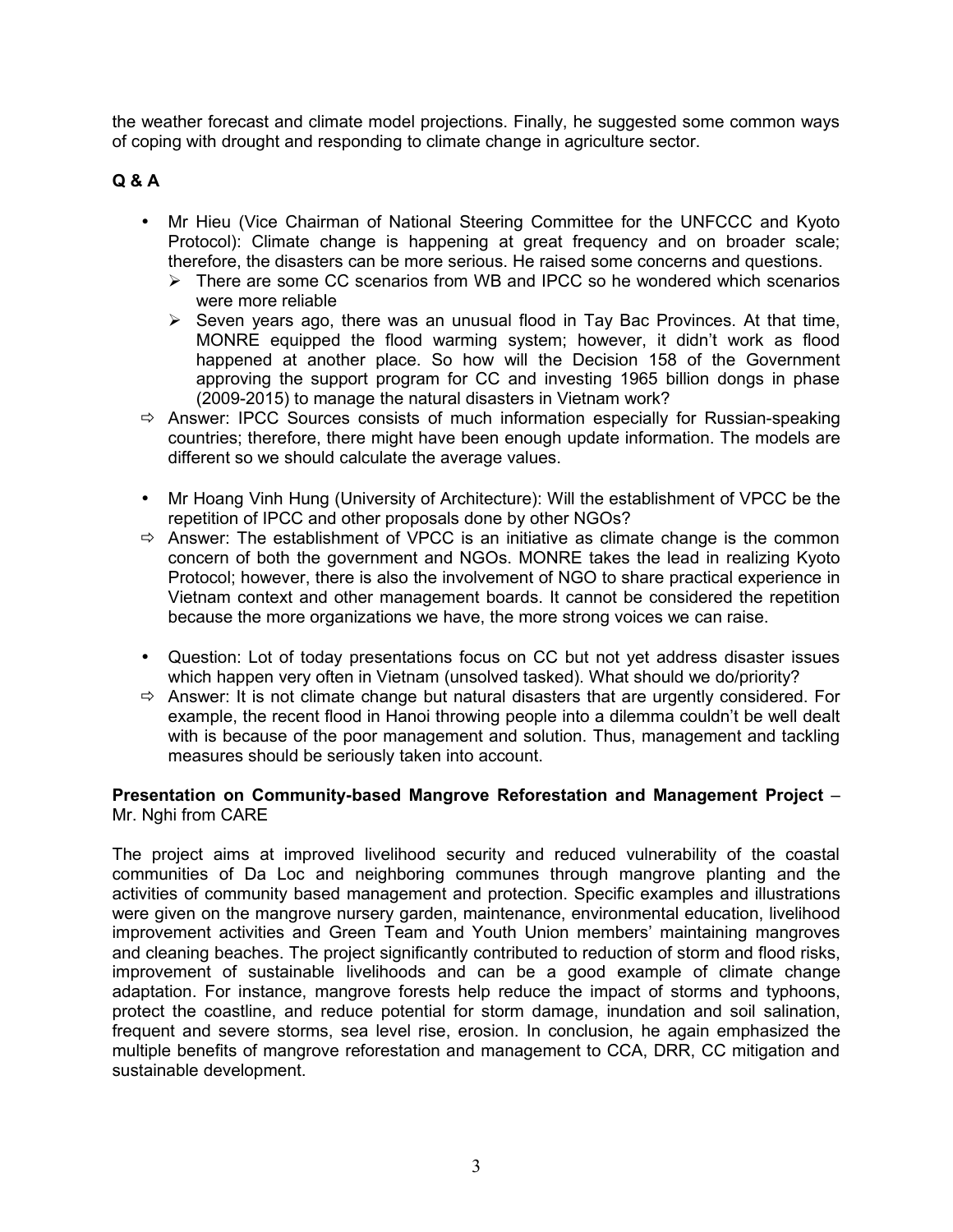#### **Presentation on Oxfam's experience. DRR, CCA and livelihood integration: Ninh Thuan –** Provash Mondal from Oxfam

Oxfam initiated CCA, DRR and livelihood integration following Right-based approach and Oxfam already piloted CCA/ DRR/ Livelihood integration project in Ninh Thuan and Lao Cai Provinces and planned to expand in other provinces. He reviewed the process and methodologies of Oxfam like the base line survey, gender analysis in 2004, the livelihood program to improve livelihoods, HVCA in 2005, and drought response in 2005/6. He also mentioned the Oxfam – Kyoto University CC research 2006-2007 with suggestion of follow-up and previous activities. After that is the future plan with focuses on experience sharing in district and province, carrying out adaptive livelihood activities, replicating in other provinces, supporting district and Province authority in socio-economic plan including DRR and CC and contributing to SEDP. Again, some specific examples of community level livelihoods adaptation activities and DRR were reviewed. In order to get new targets, he suggested looking back on previous works and challenges we were facing.

#### **Panel Discussion of Experience of integrating CC, DRR and livelihoods:**

- Paul (from the Netherlands Red Cross), who has been working in Vietnam for 5 years in DRR & CC, suggested the model of mainstreaming with local communities. His organization already helped those communities deal with natural disasters.
- Ms Hoa from Challenge to Change (ex-CECI staff) shared the experience of the Capacity Building Project in 2002 and useful lessons from Safer Village Planning process, that enables more participation of the villagers in identifying hazards, vulnerability, capacity and risk reduction measures. The safer village plans clearly differentiate the reactive measures and anticipatory ones. The reactive measures are much related to annual disaster preparedness plan and the anticipatory measures are for the longer term climate change adaptation. This planning process is an out put of CBDRM training program. The local trainer pool was created to be able to conduct training on CBDRM and participatory planning at commune and village levels. They are representatives of Commune People's Committee, mass-organizations (WU, YU, FU and RC, etc), Heads or Deputy Heads of villages. CBDRM also provided the basic information of climate change., which help to raise people's awareness on CCA issues. Safer village planning helped to foster grassroots democracy and develop the commune plans also. Participating in safer village planning process, villagers' capacity and understanding CCA have been also increased. The Climate Change Workshop was organized to bring researchers and local pactitioners to share ideas and experience in coping with CC in Vietnam. Mainstreaming CCA, DRR and SEDP should be done through planning process.
- Mr Duong (World Vision): Mainstreaming CBDDR/CCA into Area Development Programs (32 ADPs so far); each ADP is a district-wise, multi-sectoral development (livelihood, education, health care etc.) program with lifespan from 10-15 years. Other cross-cutting themes (child-focus, people with disability, protection etc) have been taken into consideration in the whole lifespan of these ADPs. Mainstreaming CBDDR/CCA into ADP is started with incorporating vulnerability-capacity assessment under the light of DFID Livelihood Framework right from ADP's Assessment and Design Phase. Different from other NGOs, WV spends 2 to 10 percent of its total budget on CBDRR/CC Adaptation in each ADP.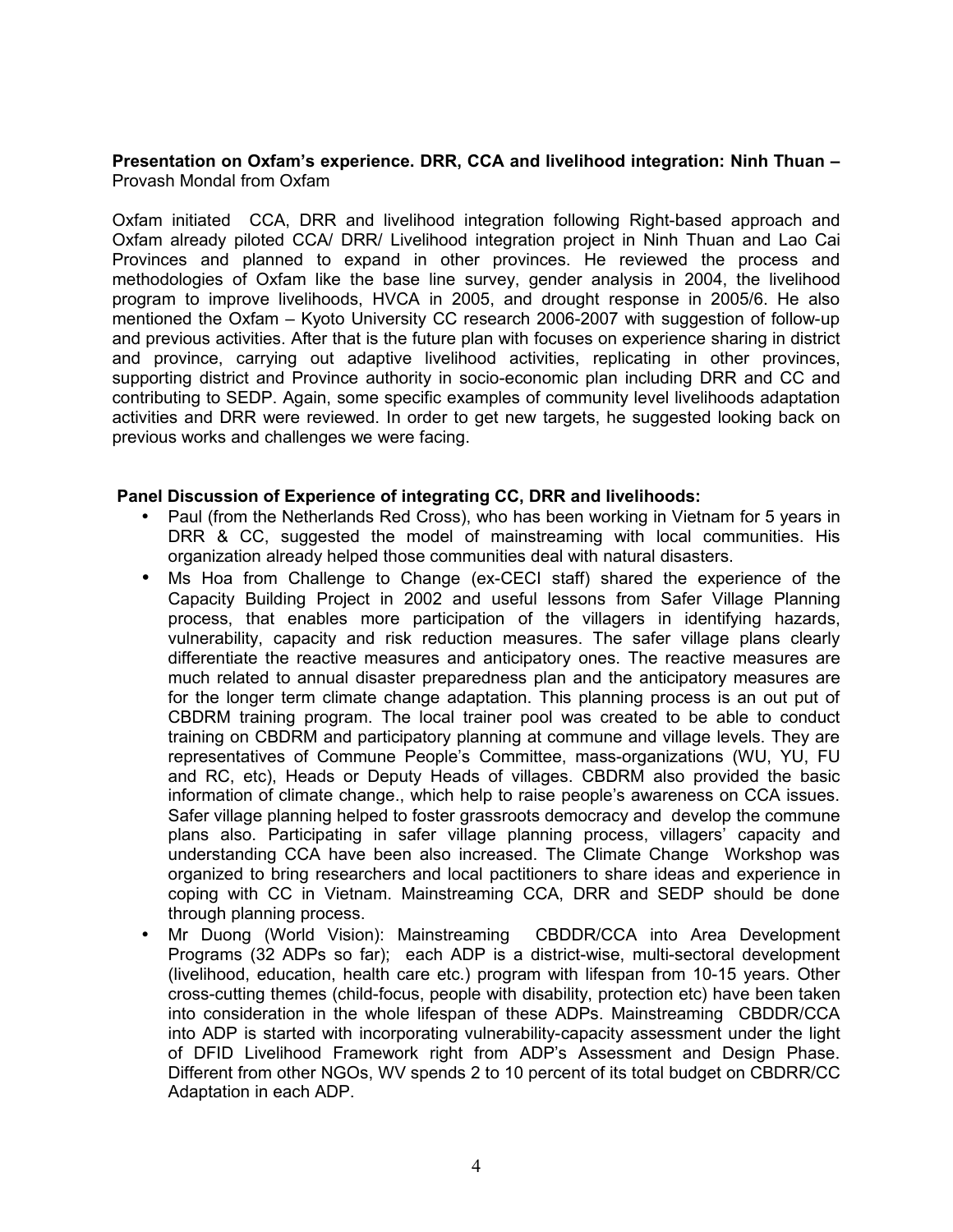• Representative (Action Aid): The adaptation capacity of local communities should be strengthened through vulnerability assessment and analysis of people's livelihoods… Farmers' farming method has a long history; however, it should be changed to adapt to climate change. Therefore, new techniques of farming and planting should be introduced to farmers. Flood, drought, and landslide all affect local people's livelihoods. Take Ha Tinh Province as an example, the local authorities immediately made a proposal of dyke construction and forestation, which helped their people a lot.

Q & A

• Question:

◊For Mr Nghi's Presentation on Community-based Mangrove Reforestation and Management Project: how can we expand those activities to other localities?

◊How can the community development plan combine with other communal and provincial plans?

◊WV spends 2 to 10 percent of its total budget on DRR. So which is it spent on emergency aid, research or pilot?

 $\Rightarrow$  Answer:

◊Mr Nghi suggested awareness raising and community mobilization. People should be encouraged to transport the seedlings to targeted areas and take care of the mangrove forests. He also added the necessity of training for local people like leaders, representatives of Flood Prevention Boards, of civil society and Women Associations who play a key role in shaping security for communities. He happily noticed that local people are carrying out a key plan of DRR, socio-economic development, project priorities, livelihood enhancement, and capacity building.

◊Oxfam: It's necessary to upgrade the experience for provincial and communal leaders. This organization already proposed its advocacy policy to the central government towards the five-year development target and experience sharing with other NGOs.

◊WV: 2-10 % of the total budget was extracted from the hedge fund. This fund can also be used for relief response (small-scale) at ADP level in addition to other CBDRR/CC Adaptation activities. Once there are bigger needs for relief response or exceeding need for CBDRR/CC Adaptation activities, it can mobilize additional funding to address those emerging needs.

- Question: In fact, the weakness of sustainable livelihood development framework is there are not clear linkages with sector approach. The management and financing system in Vietnam is, in contrast, very much divided by sector. It is hindering the mainstreaming process into multi-sector work. So how will the mainstreaming be done across sectors, particularly at provincial/regional level? What are the practical focuses in mainstreaming in Vietnam context?
- $\Rightarrow$  Answer: People all support the sustainable development programs as well as tackling climate change. There should be a clear explanation to the budget spending to call for other funds. In order for the mainstreaming to be done, advocate for policy changes is the most important in Vietnam, it applied also in other countries since funding is very much sector-based. For instance, the dyke construction and evacuation should be clarified because the budget will be allocated to each sector. Thus, there will be changes in policy mechanism, which can decide benefits in the future. The most practical way to do is invest in "future generation" and promote "participatory" to address the real needs/concerns.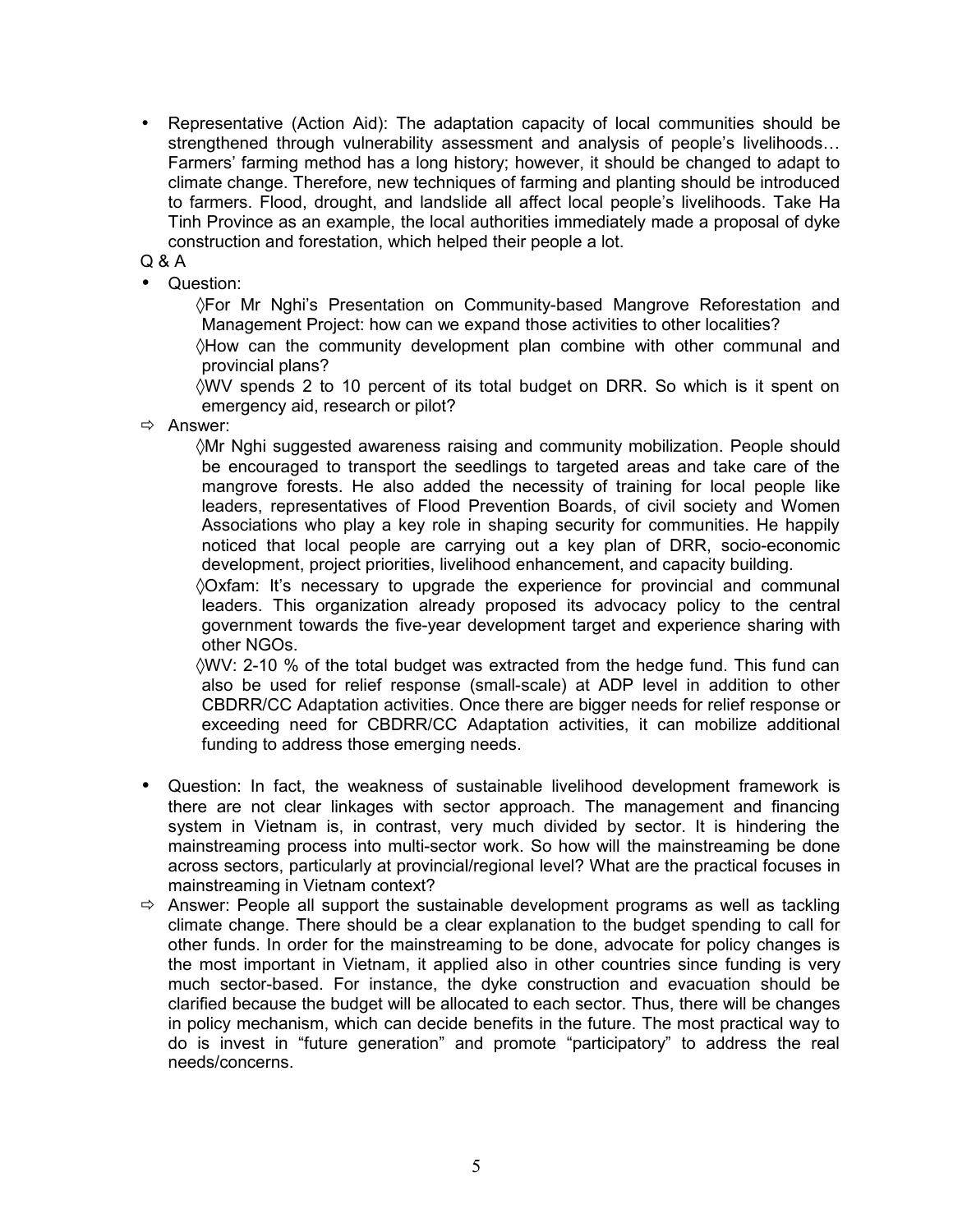- Dr Pak also highlights the importance of policy. He remarks that the accelerating disasters are due to humans' activities so the government needs specific policy for each region.
- Dr Koos Neefjes said that Vietnamese government is looking forward to DRR and CCA approach, which is rather interesting but risky as NGOs should accumulate all lessons, experience for their activities. There should be a reasonable investment for education and training, especially for small children and the attraction of the involvement of mass media.
- Mr Dong (Office of Natural Resources and Environment) thinks that Mr Nghi's project is very successful but he still wonders about the failure of Forestation Project in the South funded by WB. So what is the solution to this problem?
- $\Rightarrow$  Answer: This failure is due to the mangrove deforestation for raising sea products. The Circular 38 of MARD allows pilot implementation and participation of communities.

## **Presentation on Mainstreaming CC in DRR and development - Fiona Percy from CARE**

Fiona raised a question about the importance of CC and briefly talked about the associated impacts of CC to poor and vulnerable communities. She said that CC also caused natural disasters like changing temperature, erratic rainfall, floods, cyclones and drought, which deeply affect the livelihoods, health, educational opportunities. She called for the cooperation to address both long-term and catastrophic impacts of CC through community-based adaptive measures and better disaster preparedness and management. At the end of the presentation, she raised a question about the definition and the aim of mainstreaming and the way of doing it for discussion.

- **Why mainstream?:** Mainstreaming aims to ensure DRR actions and results from development continue to provide sustainable benefits even when and where climate change impacts are felt
- **Mainstreaming:** the known and potential impacts of climate change are considered and appropriate adaptive or preventive measures are integrated as normal practice within ongoing program activities.
- ❖ Mainstreaming climate change can happen at:
	- **Operational level**: community-based adaptation actions are integrated into either ongoing projects or the design of new projects
	- **Organisational level**: program and policy development and reviewing internal operations

Groups then brainstormed at their tables on how we can do mainstreaming, steps, processes, information stages on colour cards. Plenary clustering of cards led to the development of a set of 9 elements required for successful mainstreaming.

#### **Elements required for mainstreaming:**

1. Identification of CC Impacts:

◊Identification of Risk/CCA & Risk opportunities ◊Vulnerability/ Risk analysis (multi-sector) ◊Verify if CC & DRR are factored & analyzed by VCA, SLF ◊Problem identification (primary survey, need assessment…) ◊SLF, VCA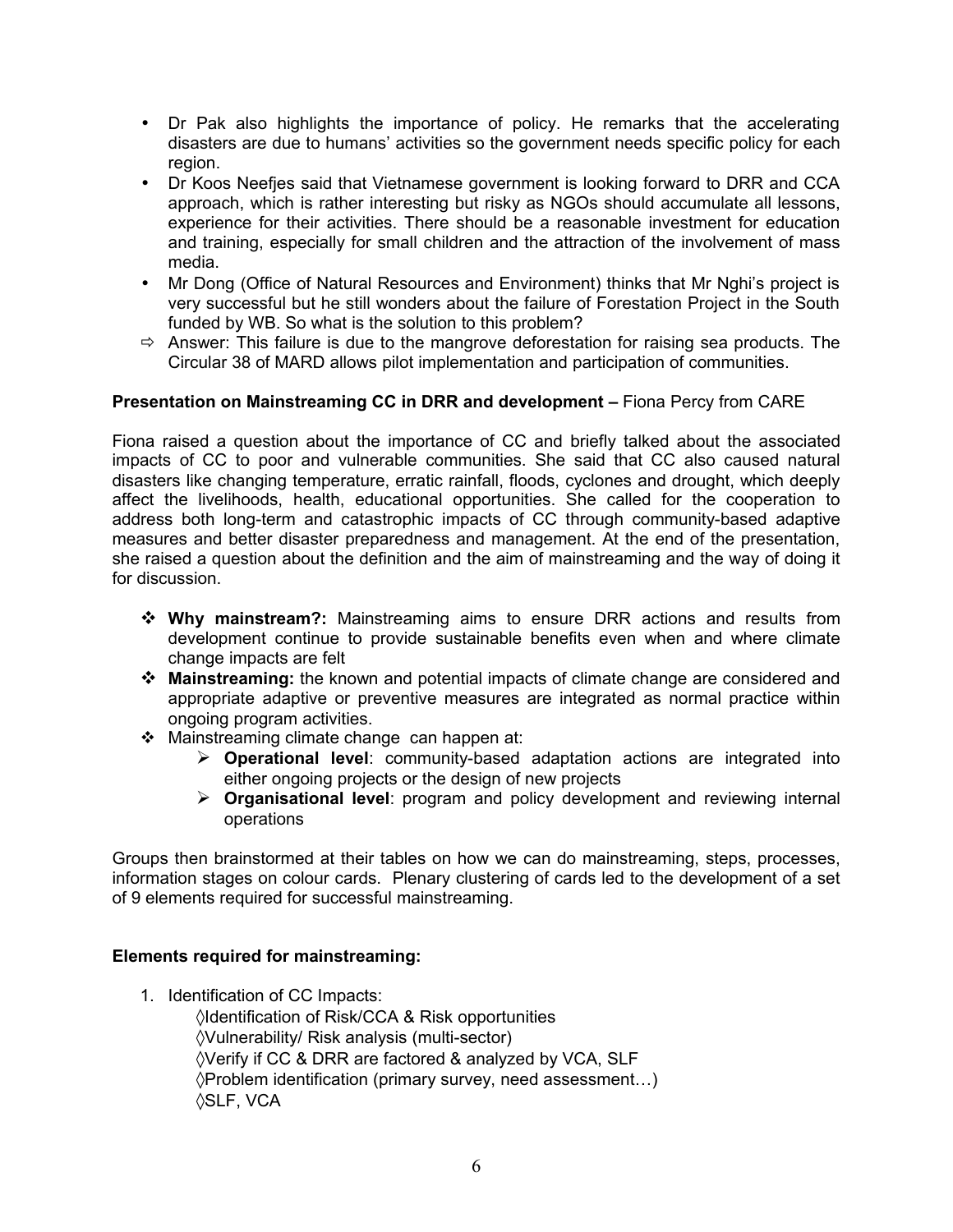◊Understand localized impacts ◊Methodology: Participatory situation analysis of vulnerabilities

- 2. Enabling Environment: ◊Get commitment (all stakeholders) ◊Prerequisites ◊Principles:
	- Participatory process
	- **Gender sensitiveness**
	- **Governance**
- 3. Set of tools available:

◊HCVA/ CCA ◊VCA sectors ◊Survey ◊Community consultation and vulnerability assessment ◊PVA analysis at community ◊SLF: vulnerability context + Policy/ trend ◊CRistal Tools

4. Designing Mainstreaming:

◊Gathering information ◊Identification of process and methodology ◊Considering CCA, DRR, CED ◊Design a mainstreaming program/ process ◊Program design (log frame, work plan, budget => proposal) – CCA/DRR ◊When designing project CC screening

#### 5. Mainstreaming planning

◊Identify adaptation elements => adaptation groups => action plan ◊Identify adaptation options based on science and community ◊Plan for adaptation to CC after scientific assessment

#### 6. Sector integration:

◊Integrating into SEDP Planning Process ◊Adjust adaptation strategy/ action ◊Implementation of RR/ CCA & Risk in respective sectors/ theme/ budget ◊Guided resettlement ◊Watershed protects the land, soil and keeps the water ◊Crop variation/ multi crop cycles ◊Livelihood diversification ◊Carbon: storage and removal ◊CDM (biogas, organic fertilezers) ◊Water treatment systems: urban and rural

7. Community based development plan: ◊Planning to treat the risks identified in order of priorities ◊Mainstreaming of CC into operational activities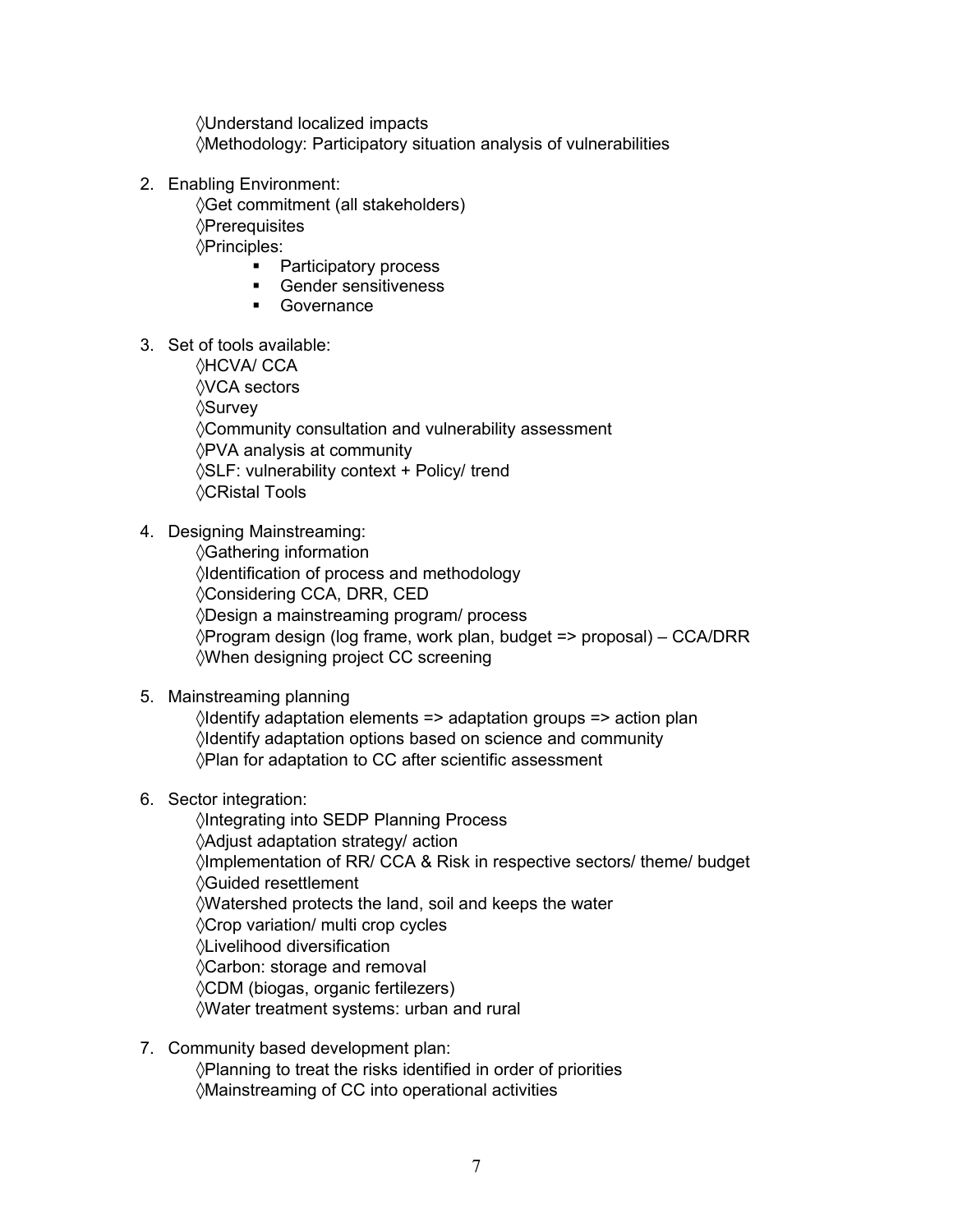◊Assess actions that have been undertaken

- 8. M&E (monitoring and evaluation), lessons and dissemination:
	- ◊M&E ◊Exit strategy ◊Evaluation (sharing and learning) ◊Advocacy ◊Up-scaling ◊Implementation M&E, Adjustment ◊Consolidate lessons and improvement
- 9. Capacity building awareness raising ◊Capacity development: project staff and local community ◊Capacity building ◊CB for community or vulnerability assessment ◊Integrate DRR into school curriculum (teacher& student training)

#### **Ways forward for operationalising mainstreaming**

NDMP announced the process of developing a set of guidelines for integrating climate change/ DRR across local government Socio-Economic Development Plans – a way to improve coordination. The ToR is currently being drafted – will be sending them for comment. Need to advocate for a bottom-up approach through the ToR.

Study on linkages and synergies between CCA and DRR – the report will be available soon after Tet. There will be a set of recommendations and there will be a workshop to discuss it.

MARD is planning a program on CBRDM running DRR across 10,000 communes across Vietnam – this is a good opportunity to get involved at the start of a new government program and advocate for a community bottom-up approach and the need to base DRR in a community context and to integrate CC adaptation.

Under DIPECHO JANI project – CECI is leading a project to develop some common guidelines/framework for CBDRM.

Aside from these three opportunities there is an option to build our own capacity on how to do this mainstreaming – would this involve developing a standard set of tools and guidelines across organizations and across Vietnam?

Oxfam has learnt that there are different processes along the adaptation pathway – Oxfam has recently piloted their capacity assessments. Oxfam suggested a core group who would like to update what we have so far and our work plans are for the future and developing a drafting team.

**Group discussion on 4 issues that inform, help or prevent successful mainstreaming** Discussion questions:

1. What is the current approach towards mainstreaming CC throughout DRR and development programs in Vietnam?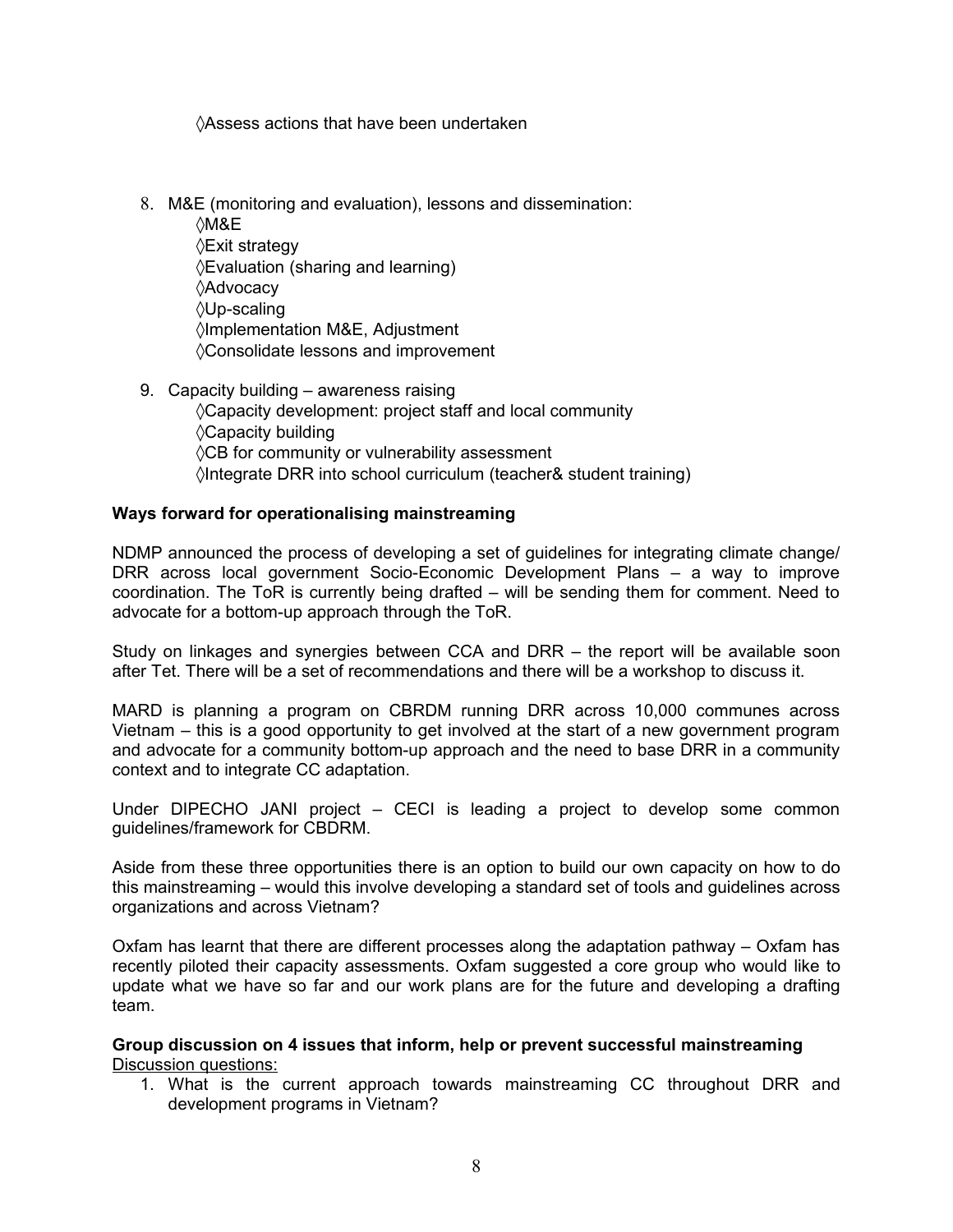- 2. What are the barriers to mainstreaming CC in DRR and development programs? What needs to be done to overcome these barriers?
- 3. What would be the elements of a best-practice mainstreaming model?
- 4. What are the priority sectors for mainstreaming CC?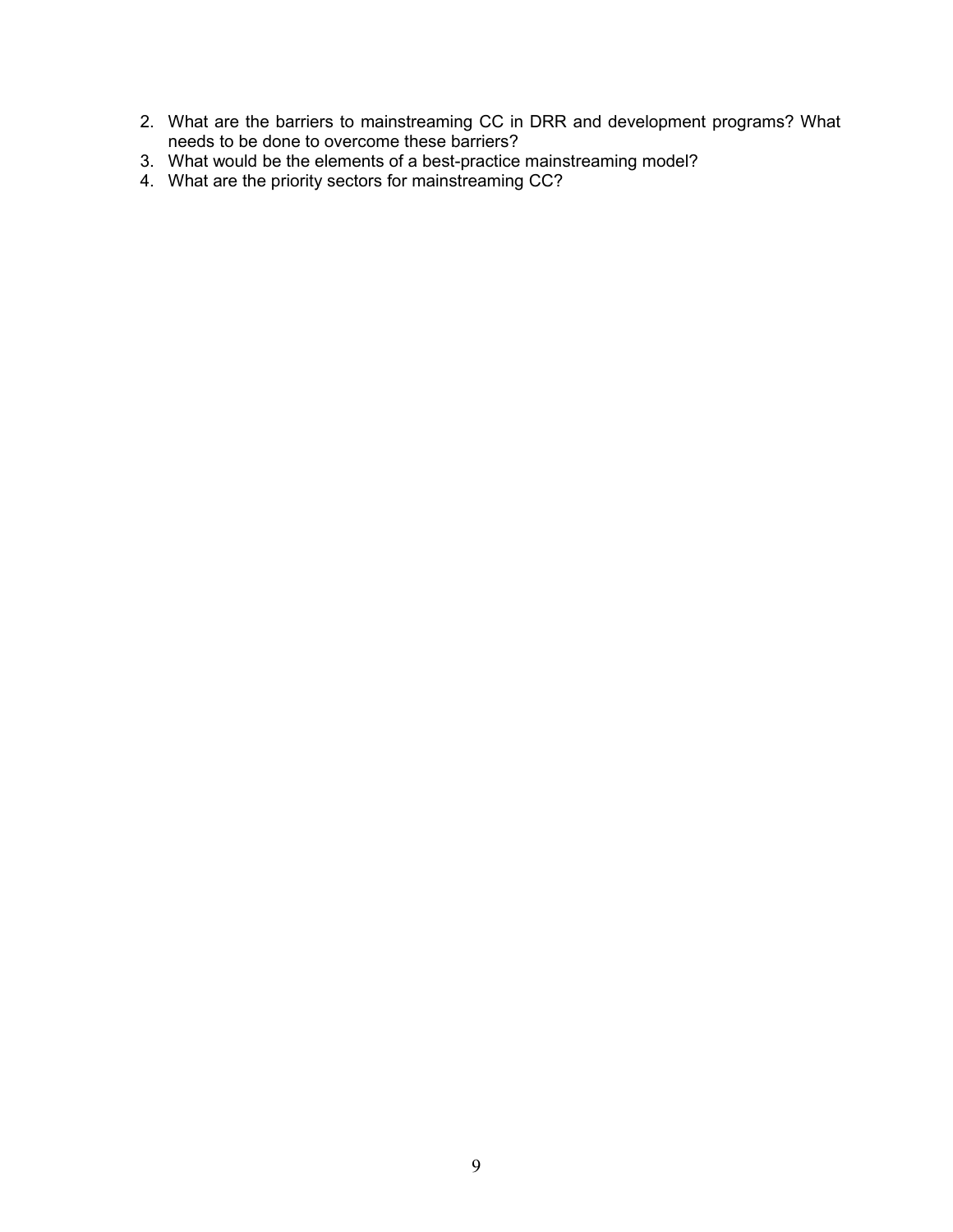## **Governmental group dealing with 4 questions:**

- (i) Current approach
	- Central:
		- $\sqrt{V}$ ery limited some efforts (MARD/ MONRE) ◊Difficult to find concrete examples ◊Lots of talk & support => limited understanding & action ◊Expected MARD Decision
	- Provincial/ Local:  $\Diamond$ Very very limited => i.e. virtually none
		- ◊E.g.: Provincial Action Plan
			- $\checkmark$  Nation Strategy DRM
			- $\checkmark$  NTP CC
			- $\checkmark$  SEDP
- (ii) Key socio-economic sectors
	- Agriculture
	- Fishery
	- Forestry
	- Public Health
	- Water Resources
	- Energy
	- Biodiversity/ Ecosystem
	- Transport

(iii) Barriers/ Needs

- Barriers:
	- ◊Knowledge ◊Understanding ◊Capacity ◊Coordination ◊Mandate/ Ownership/ Workload ◊Confusion
	- ◊Resistance to change
- Needs:
	- ◊Research
	- ◊Education

◊Learn from experience: Traditional – International

◊Awareness + Political commitment at the ministerial level

◊Improved coordination between sectors/ ministries

#### (iv) Best Practices

- Based on scientific research
- Properly planned: step-by-step
- Coordinated (between ministries/ sectors)
- Community based => mobilization
- Political level Training/ education
- Coordinated & vocal scientific/ academic community
- Adaptable => not 100% sure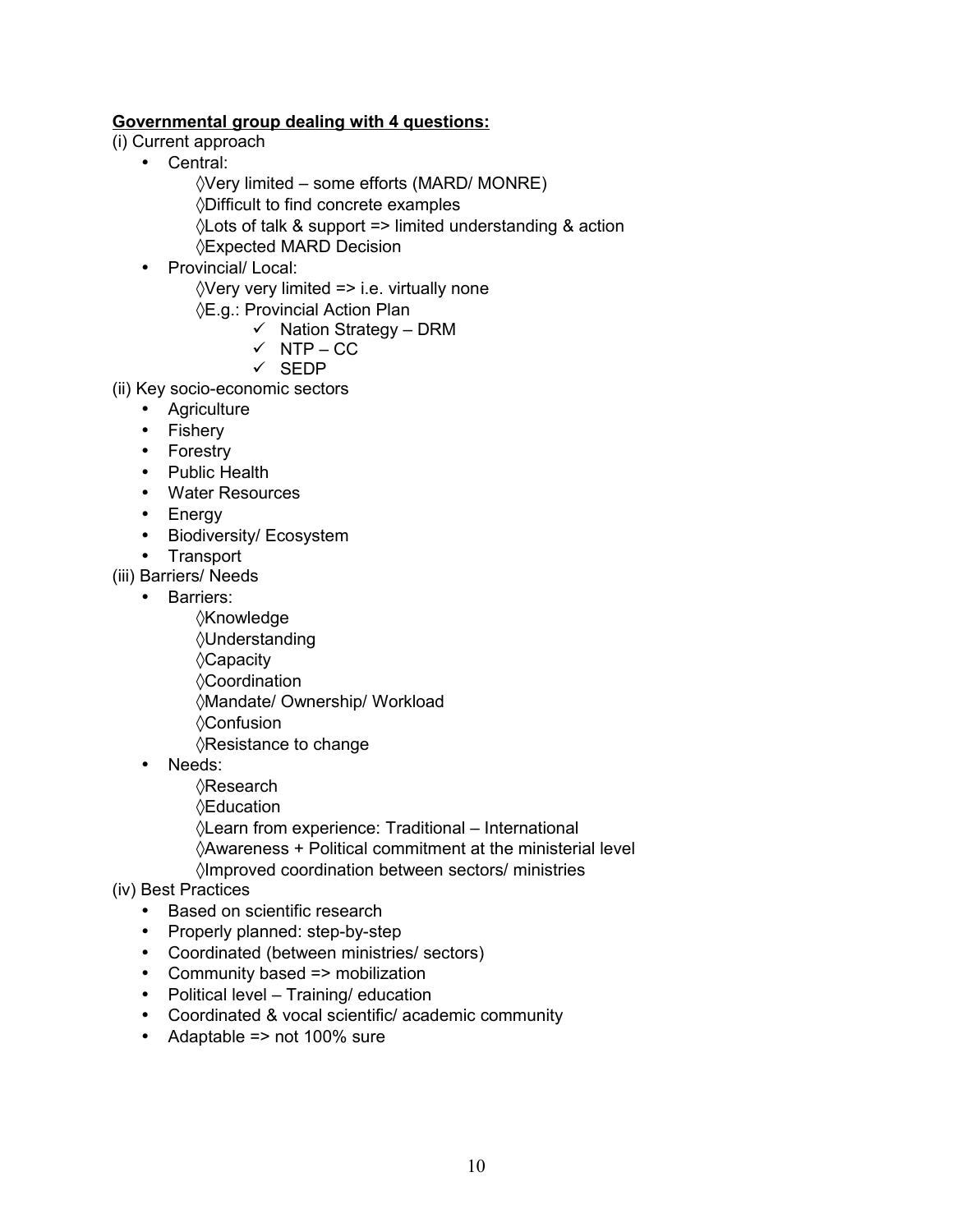#### **Group 1 current approach towards mainstreaming CC + Organizational Survey** CRS:

- Model of sustainable farming method: Reasonable utilization of land, Land reclamation
- CC Education for students
- DRR and CC Mainstreaming into educational and agricultural programs

???

- Wood-saving stove
- Biogas
- CC information broadcasting Training for the mass media

C&E

- Capacity building and community's awareness raising
- Green information: collecting all articles on environment and CC

CARE

- Building the strategic CCA framework
- Mangrove forestation
- Policy: CC and DRR Mainstreaming with Project Design
- Green Teams in offices: saving paper, energy…
- Community Green Team: keeping the clean village environment, awareness raising on clean environment
- Linking the DRR experience at grass root level with the national policies

## NAV

Sustainable development of the lagoon areas

- Organizing CC contests on the lagoon environmental issues
- Biogas
- Resettlement for fishermen
- Establishing CC team

CSEED

• CBRDM, SL & Environment protection program

Oxfam

- Gender and emergency aid program mainstreaming
- Integrating DRR into design and planning for livelihood interventions

MCD (Centre for Marinelife conservation and community development)

- Integrating climate change response and fisheries management
- Written as a consulting tool for SCAFI of MARD not being used at the moment
- Recommendations for policy (SCAFI MARD)
- Underdevelopment => waiting for response

Centre for development of Community Initiative and Environment

- Document: the information about CC: collecting CC information from newspaper
- The "Green information" printed monthly (also on website) used for: community in local and interested people

Contact: [thuysef@gmail.com](mailto:thuysef@gmail.com)

World Vision Vietnam

• Guideline on integration of DRR/ CCA into Area Development Program (ADP) for ADP staff - under construction and finalization

NDMP

- Dr Pak's CCA/ DRM study
- Study report on integration of DRR into CCA
- Workshop reports NDMP CC Workshops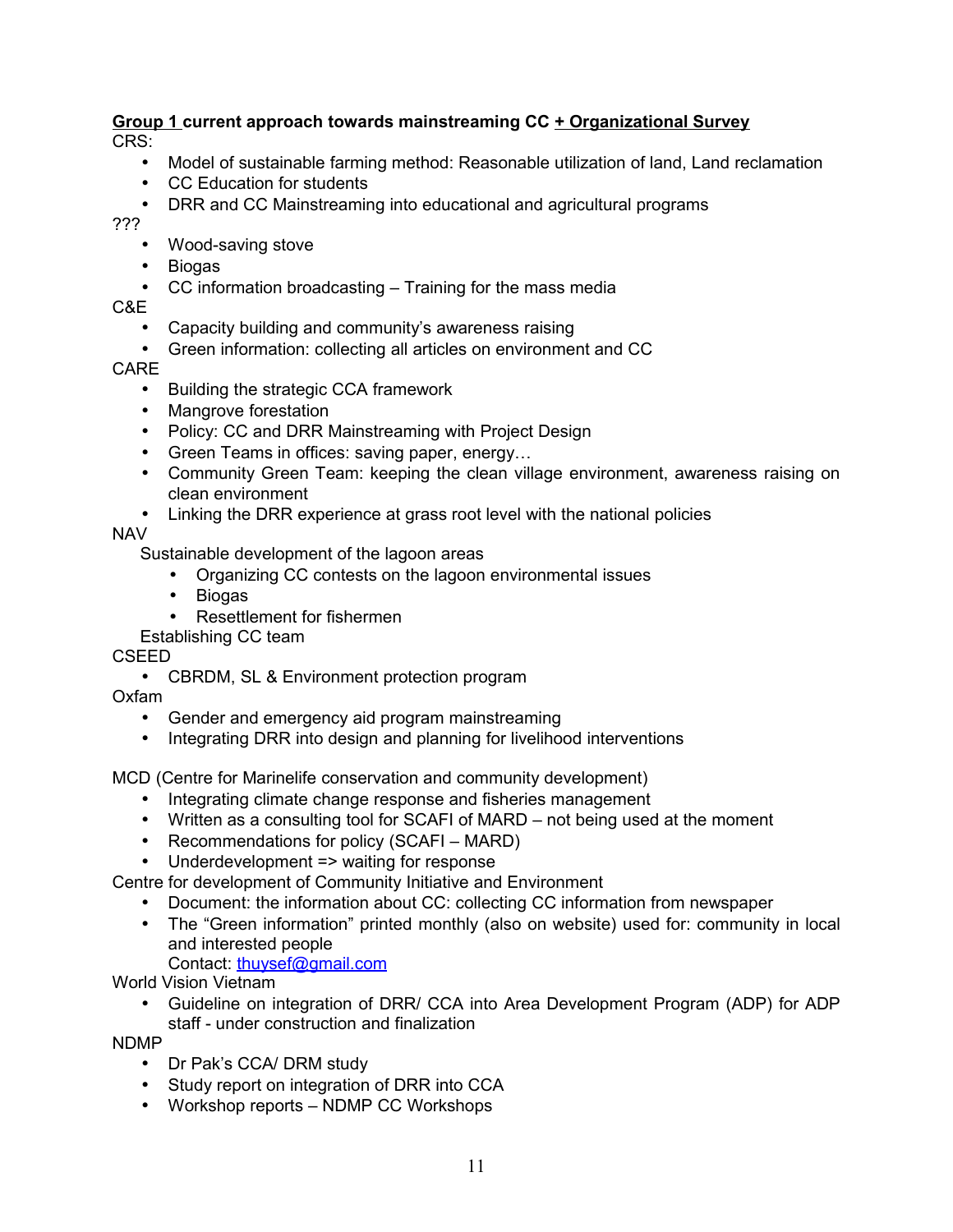- Planned 2009 activity consultants to work with DDMFSC & OCCA to develop guidelines/ tools to help local governmental officials mainstreaming => DRM & CCA into local development program in line with expected government's decisions
- Hopefully input to a workshop + to inform Gov and non-government policies more to be used for a workshop to assist MARD develop its approach to CC & to guide NDMP in this area (e.g.: Dr Pak's study)
- Stakeholders involved in CCA or DRR strongly focus on government.

#### **Group 2 barriers to mainstreaming CC:**

- At the local level there is a lack of awareness. CC is a new issue for the public. There is a need for education and media attention
- There is a need for CC to be integrated into socio-economic planning process
- Funding the ability to access international resources
- Local budget allocations
- As well as the planning technique process being top down not being localized as needed
- Reactive rather than anticipatory approach needs to be proactive
- Preparedness sensibility is needed
- At the local level: Needs for overall capacity building mainstreaming or integration
- No/ Less adaptive technology research => P.T.D approach
- Need for CC on agenda of local levels/ authorities

#### **Group 3 elements of a best-practice mainstreaming model**

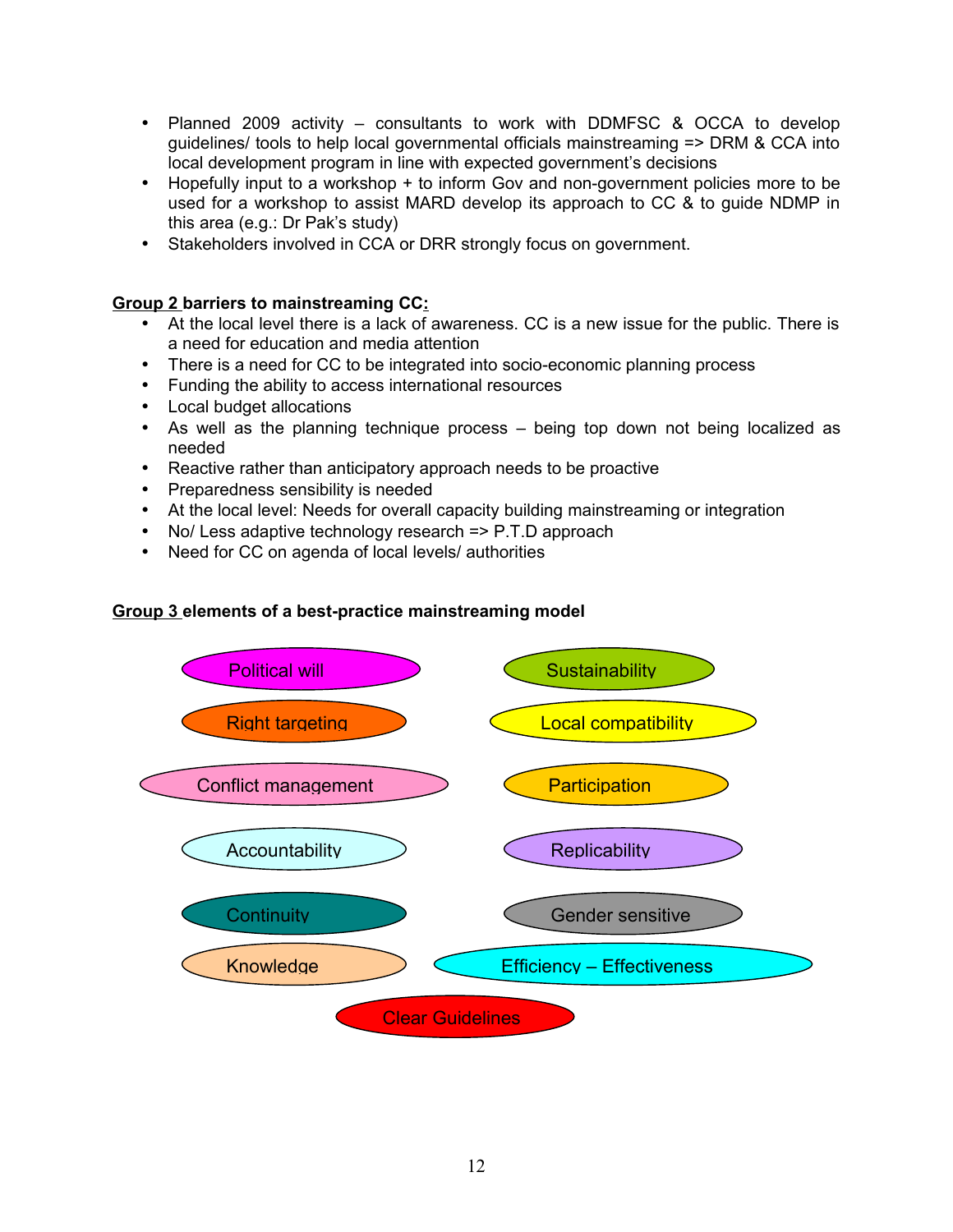**Group 4 priority sectors for mainstreaming CC:**



# **Group discussion:**

Some questions:

- 1. Do we need a CC team? Staff capacity is still weak so who can help?
- 2. Implementing the survey, which one has been done already?
- 3. List of CC experts in Vietnam for consultation
- 4. People need a regular training program and Adhoc to get free resources.
- 5. What needs to change the rights of people to:
- Resources
- Decision making
- Information about CC impacts

#### Ideas:

- 1. NDMP guidelines and tools for local level  $\rightarrow$  need a consultation team to do this
- 2. NDMP study on synergies between CC and DRR
- 3. CBDRM MARD plan is similar to DMC. We have opportunity to influence process to include CCA
- 4. DIPECHO and NRC also support VCA tool
- 5. JANI and CECI propose a common framework for CBDRM which could also include **CCA**